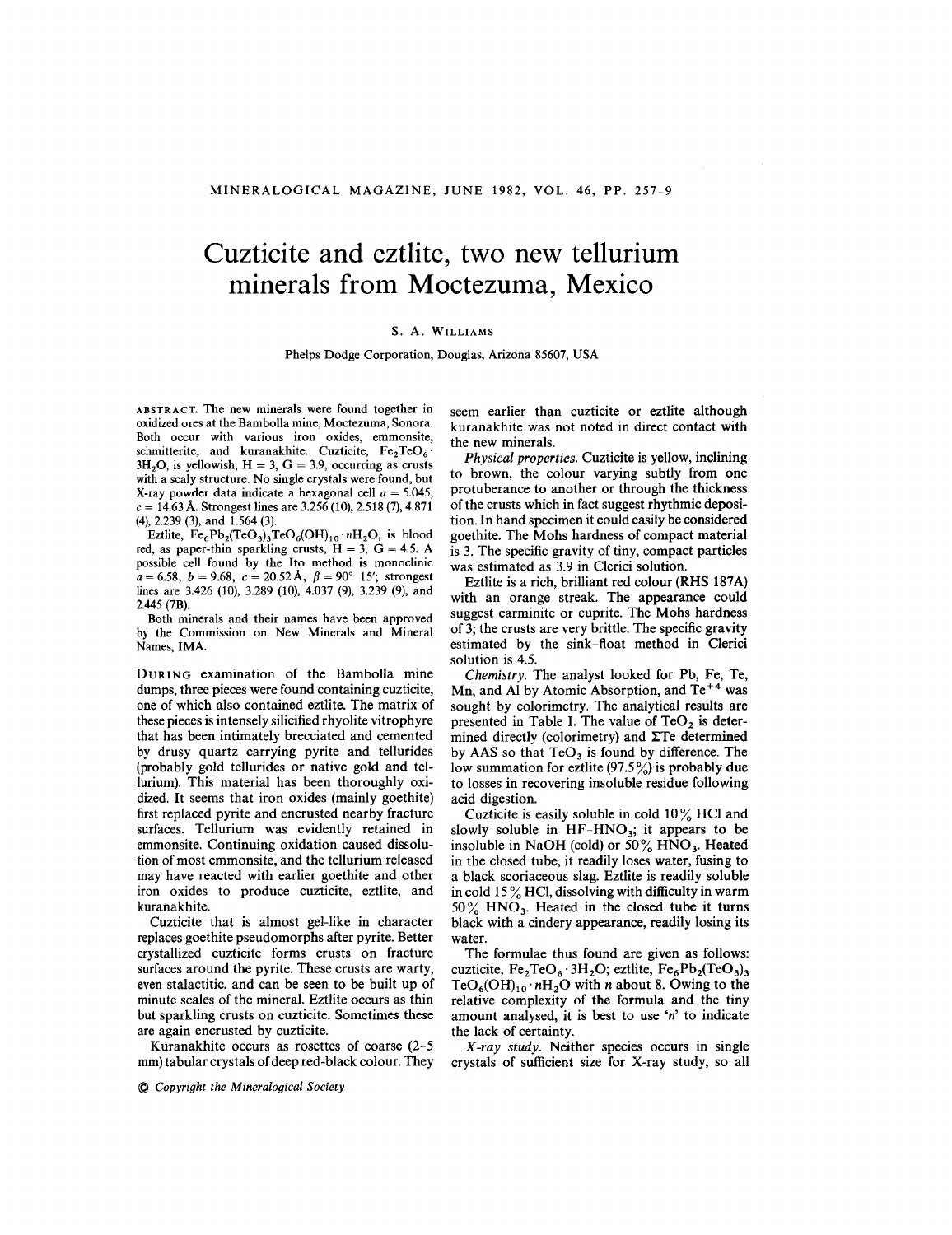T ABLE I. *Chemicalanalysesof cuzticite and eztlite*

|                                | ℅          | 2<br>℅ | 3<br>℅ | 4<br>℅ |  |
|--------------------------------|------------|--------|--------|--------|--|
| Fe <sub>2</sub> O <sub>3</sub> | 41.1       | 41.02  | 24.3   | 26.41  |  |
| $Mn2O3$ *                      | $\sim 0.4$ |        | n.d.   |        |  |
| Al <sub>2</sub> O <sub>3</sub> | n.d.       |        | n.d.   |        |  |
| РЬО                            |            |        | 25.5   | 24.61  |  |
| TeO,                           | tr.        |        | 26.8   | 26.39  |  |
| TeO <sub>3</sub>               | 45.1       | 45.10  | 8.6    | 9.68   |  |
| H,O                            | 13.6       | 13.88  | 12.3   | 12.91  |  |
| Total                          | 100.2      | 100.00 | 97.5   | 100.00 |  |
|                                |            |        |        |        |  |

\* No valence determination.

1. Cuzticite, average of three analyses on 629, 602, and 509 μg. Water by Penfield method on 224 μg. Analyses based on 629 and 602  $\mu$ g were used for elemental ratios only; the analysis on  $509 \mu g$  was corrected for 108  $\mu g$ . insol. (quartz).

2. Theory for  $Fe<sub>2</sub>TeO<sub>6</sub> \cdot 3H<sub>2</sub>O$ .

3. Eztlite, one analysis based on 271  $\mu$ g corrected for 48  $\mu$ g insol. (quartz); Water by Penfield method on 945  $\mu$ g.

4. Theory for  $Fe_6Pb_2(TeO_3)_3TeO_6(OH)_{10}\cdot 8H_2O$ .

work was confined to use of the powder method. Cuzticite that replaces pyrite *in situ* gives very diffuse patterns, but they are clearly identical to the much better patterns provided by scaly crusts. In some places crusts show extra faint lines; elsewhere all lines visible are indexible on the Ito cell chosen. The pattern of the purest material available (also used for the analysis) is presented in Table II.

These data were readily indexed as hexagonal, the proposed cell having  $a = 5.045$ ,  $c = 14.63$  A. This cell would provide a density of 4.01  $g/cm^3$  if  $Z = 2$ , in fair agreement with the measured specific gravity of 3.9.

The powder pattern for eztlite is considerably more complex, with numerous strong lines from 10 to 2.5  $\hat{A}$ , rapidly deteriorating below that value to more diffuse lines. An orthorhombic cell was found by the Ito method and could be substantially improved by assuming lower symmetry. The proposed cell is then monoclinic with  $a = 6.58$ ,  $b =$ 9.68,  $c = 20.52$  Å,  $\beta = 90^{\circ}$  15'. This indexes the lines adequately and gives a calculated density of 4.60  $g/cm^3$  (Z = 2) as contrasted with a measured specific gravity of 4.5.

*Optics.* Neither species is well suited for thinsection study owing to minute grain size. Cuzticite is dark yellow in thin section and could perhaps

| Cuzticite                                       |                |                   | Eztlite       |                         |                |                |     |
|-------------------------------------------------|----------------|-------------------|---------------|-------------------------|----------------|----------------|-----|
| $I/I_0$ est                                     | $d_{\rm meas}$ | $d_{\text{calc}}$ | hkl           | $I/I_{0\;\rm est}$      | $d_{\rm meas}$ | $d_{\rm calc}$ | hkl |
| 4                                               | 4.871          | 4.875             | 003           | 5                       | 10.27          | 10.26          | 002 |
| 10                                              | 3.256          | 3.256             | 103           | 5                       | 5.587          | 5.587          | 013 |
|                                                 | 2.518          | 2.525             | 110           |                         | 5.130          | 5.131          | 004 |
| $\begin{array}{c} 7 \\ 3 \\ 2 \\ 2 \end{array}$ | 2.239          | 2.242             | 113           | 653                     | 4.752          | 4.752          | 103 |
|                                                 | 1.994          | 1.996             | 203           |                         | 4.534          | 4.534          | 014 |
|                                                 | 1.751          | 1.752             | 205           |                         | 4.257          | 4.251          | 113 |
|                                                 |                | 1.754             | 116           | 9                       | 4.037          | 4.037          | 104 |
| $\frac{3}{3}$                                   | 1.564          | 1.566             | 213           | $\overline{\mathbf{c}}$ | 3.721          | 3.726          | 114 |
|                                                 | 1.457          | 1.458             | 300           | 10                      | 3.426          | 3.421          | 006 |
|                                                 |                |                   |               | 10                      | 3.289          | 3.289          | 200 |
|                                                 |                |                   |               |                         |                | 3.283          | 113 |
|                                                 |                |                   |               | 9<br>3                  | 3.239          | 3.245          | 201 |
|                                                 |                |                   |               |                         | 3.129          | 3.128          | 202 |
|                                                 |                |                   |               |                         |                | 3.131          | 025 |
|                                                 |                |                   |               |                         |                | 3.114          | 210 |
|                                                 |                |                   | $\frac{5}{5}$ | 3.019                   | 3.029          | 106            |     |
|                                                 |                |                   |               | 2.941                   |                |                |     |
|                                                 |                |                   |               | 4B                      | 2.792          |                |     |
|                                                 |                |                   |               | 5                       | 2.669          |                |     |
|                                                 |                |                   |               | 6                       | 2.613          |                |     |
|                                                 |                |                   |               | $\frac{5}{7}$           | 2.566          |                |     |
|                                                 |                |                   |               |                         | 2.445          |                |     |

T ABLE II. *X-ray powder data for cuzticite and eztlite*